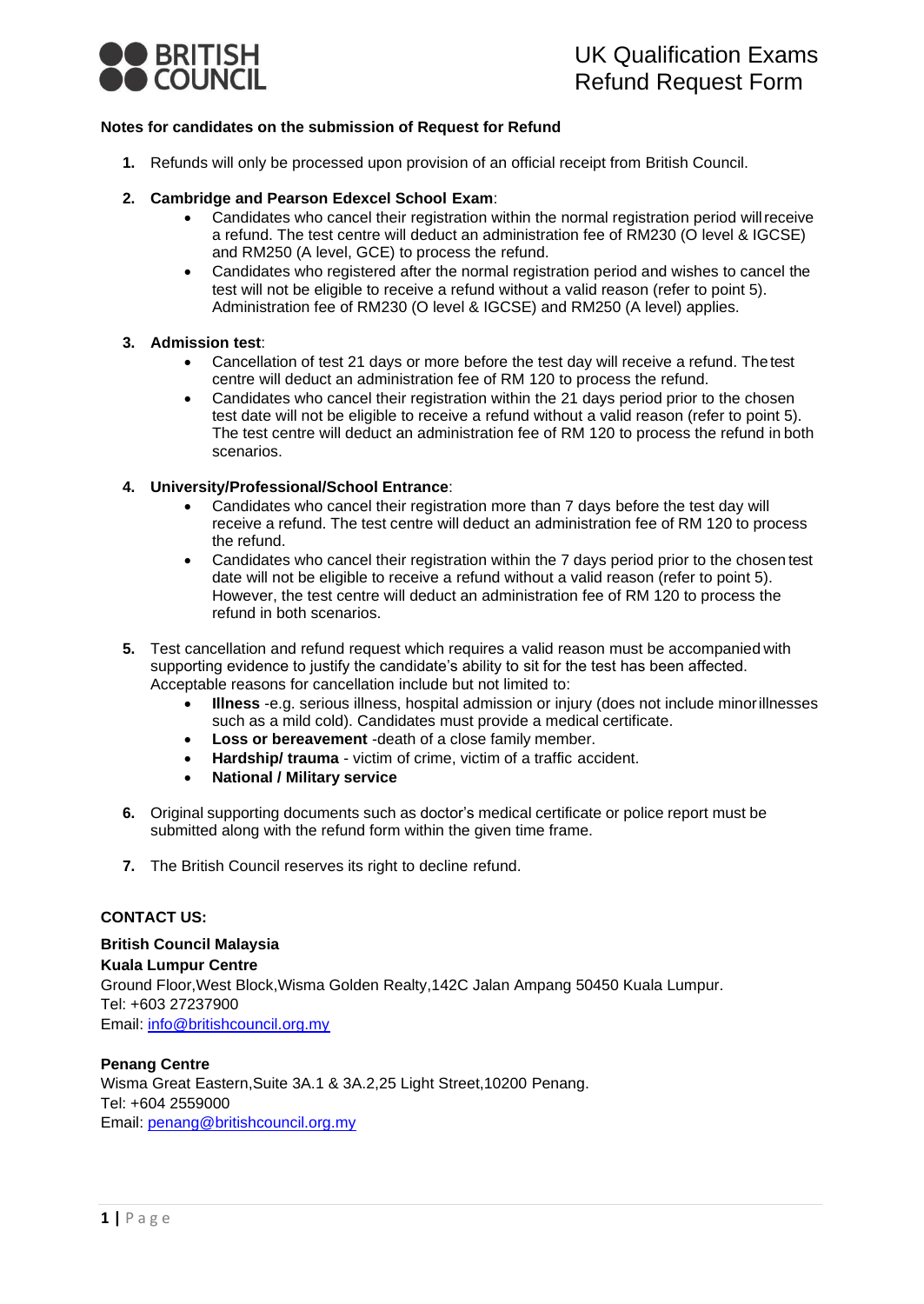

| <b>Candidate Name</b>                      |  |
|--------------------------------------------|--|
| <b>ID / Passport Number</b>                |  |
| <b>Phone Number (include country code)</b> |  |
| <b>Email Address</b>                       |  |
| Name of Exam Board / University            |  |
| <b>Exam Date</b>                           |  |
| <b>Candidate's Signature</b>               |  |
| <b>Refund Request Date</b>                 |  |

**Reason for Cancellation / Refund Request**

*Note: If on medical grounds, please attach the medical certificate or relevant report for other cases.*